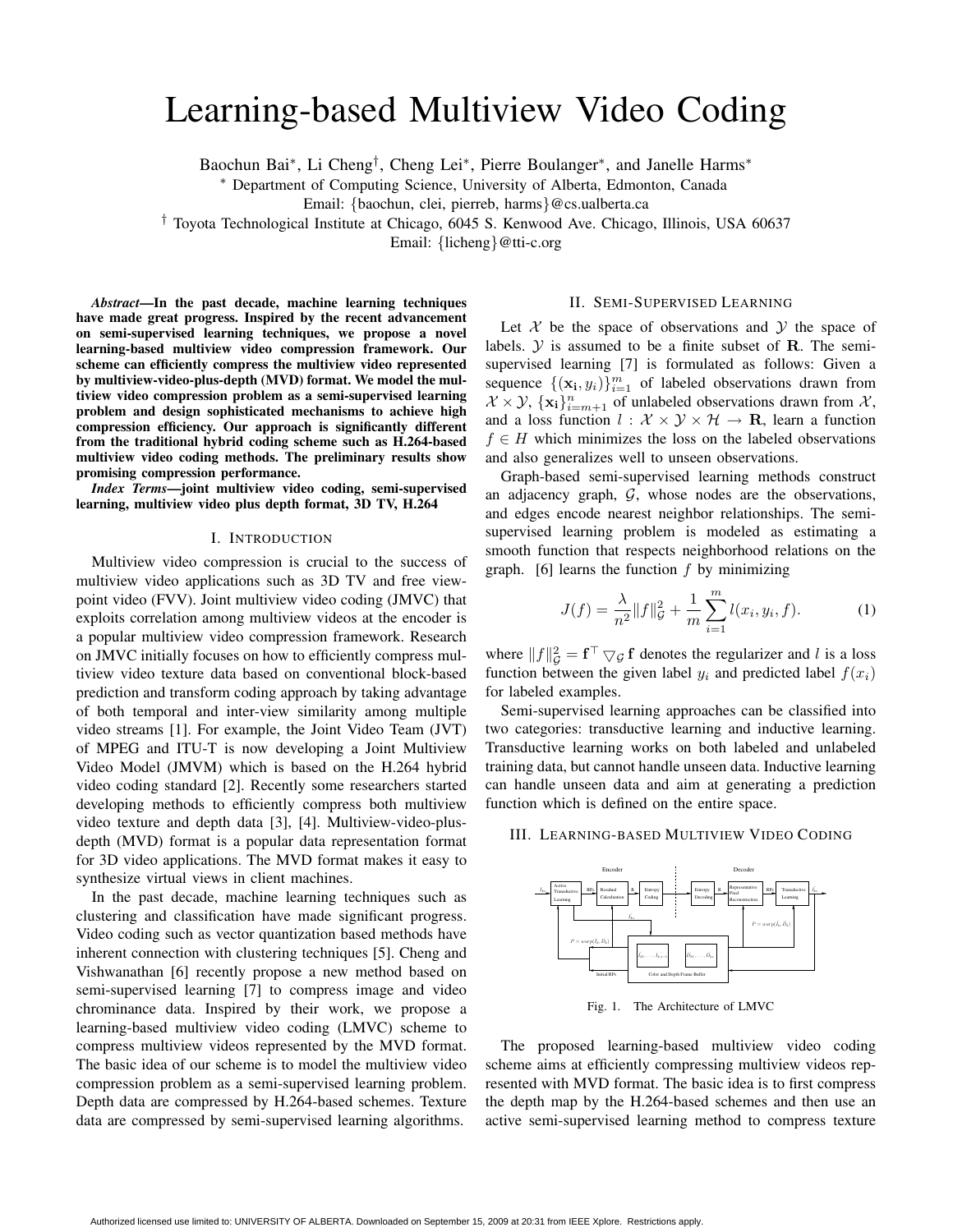data. LMVC compresses the texture image by choosing a small number of representative pixels (RP) at the encoder and uses the semi-supervised learning to reconstruct the original image based on the RPs at the decoder. Fig. 1 gives an illustration of the architecture of the proposed learning-based multiview video coding scheme. A texture image includes both luminance and chrominance frames. The generic architecture of LMVC shown in Fig. 1 can be used to compress both luminance and chrominance frames. However, there is a slight difference to compress luminance frames and chrominance frames. To compress a luminance frame, LMVC needs to first obtain an approximate frame through temporal/inter-view prediction. The approximate frame aims at constructing the adjacency graph used in the graph-based semi-supervised learning algorithm. To compress the chrominance frames, LMVC uses the luminance frames to construct the adjacency graph as in [6]. Depth map is used in LMVC to help generate approximate frames and reuse the representative pixels. Though LMVC can be used to compress both key pictures and nonkey pictures [8], we focus on studying its performance on key pictures. Namely, only inter-view prediction is used to generate approximate frames and decides RP reuse. Specifically, we concentrate on the inter-view prediction structure similar to the prediction structure for key pictures such as KS-IPP in [8].

Since the eventual bit rate is proportional to the total number of representative pixels transmitted to the decoder, the challenge of LMVC is how to choose the minimum number of representative pixels to reach the target PSNR. Formally, let  $\{I_{ij} = \langle Y_{ij}, U_{ij}, V_{ij} \rangle\}$ ,  $i = 1, 2, \dots, z$  and  $j = 1, 2, \dots, u$  denote a multiview video sequence where  $Y$  is luminance frames,  $U$  and  $V$  are chrominance frames,  $u$  is the number of video sequences captured by  $u$  different cameras, and  $z$  is the number of images in each video sequence. Let  $\{D_{ij}\}, i = 1, 2, \dots, z$  and  $j = 1, 2, \dots, u$ denote the disparity map for frame  $i$  in video stream  $j$ . For a specific image  $k$  in the video stream  $s$ , to compress the luminance frame, LMVC needs to first get the approximate frame  $Y_{ks}^p = warp(\hat{Y_{k1}}, \dots, \hat{Y_{k,s-1}}, \hat{D_{k1}}, \dots, \hat{D_{k,s}})$ , where  $\hat{Y}_{kj}$  and  $\hat{D}_{kj}$ ,  $j = 1, \dots, s-1$  are reconstructed luminance and depth frames in the video stream j.  $Y_{ks}^p$  is used in the semi-supervised learning algorithm to construct the adjacency graph. To compress the chrominance frames, the reconstructed luminance frame  $\hat{Y}_{ks}$  is then used to construct the adjacency graph. In this paper, we are interested in using the semi-supervised learning approach as illustrated in Fig 1 to compress  $I_{ks}$ ,  $s = 1, 2, \dots, u$ . Given a target distortion level denoted by the target PSNR, SNR*t*, and the realized PSNR,  $SNR_r$ , the goal of our algorithms is to try to achieve  $|SNR_r - SNR_t| \leq \epsilon$ , where  $\epsilon$  is a preset threshold value, by minimizing the total bit rate. We will elaborate on the algorithm details in the following sections.

## *A. Transductive Learning*

Similar to [6], we use graph-based semi-supervised learning to choose representative pixels (RPs). The learning objective is trying to minimize the generalized risk denoted by Equation 1. However, unlike the inductive learning approach in [6], we use the transductive learning approach since inductive learning is computationally expensive to inverse an  $n \times n$  dense matrix to solve the semi-supervised learning problem. In our current implementation, the transductive learning actually minimizes the following objective functions:

$$
\sum_{i=1}^{n} \left( f(\mathbf{x_i}) - \sum_{i \sim j} w_{ij} f(\mathbf{x_j}) \right)^2 + \sum_{i=1}^{m} \delta(f((x_i), y_i). \tag{2}
$$

where  $w_{ij}$  is the weight between the pixel  $x_i$  and its neighbor pixels  $\mathbf{x}_i$  and  $\delta(f(\mathbf{x}_i), y_i)$  is a loss function which is 0 if  $f((x_i) = y_i$  and  $\infty$  otherwise. Minimizing Equation 2 actually is an optimization problem with quadratic cost function and linear constraints. It can be solved efficiently by yielding a large sparse system of linear equations [9].

A graph denoting the adjacency relationship between all labeled and unlabeled pixels is first built based on the perpixel feature map that includes the pixel value information of a  $3 \times 3$  local window around each pixel in the predicted frame  $P_{ks}$ . Similar to [6], [9], a 4-nearest neighbor adjacency graph is constructed in the feature space.

### *B. Representative Pixel Selection*

The key challenge of the LMVC scheme is how to choose as few representative pixels (RPs) as possible to achieve the target PSNR. Our basic strategy is to group pixels into clusters and choose representative pixels from each pixel cluster and reuse as many representative pixels in the neighbor frames as possible to reduce total bits used to encode the representative pixels. We elaborate on the details of the algorithm as follows. The algorithm first encodes  $I_{k1}$  by using H.264 I frame. Denote the reconstructed frame as  $I_{k1}$ . We use a mean-shift based segmentation algorithm  $[10]$  to process the frame  $I_{k1}$  and obtain an over-segmented image. A deterministic algorithm is used to choose q RPs from each segment and total  $m_{k1}$  RPs are selected. Represent each RP,  $\{RP_i^{k_1}\}, i = 1, \cdots, m_{k_1}$ , as  $([x_{iv}^{k1}, x_{iu}^{k1}], v_i^{\hat{k}1}),$  where  $[x_{iv}^{k1}, x_{iu}^{k1}]$  is the coordinates of  $RP_i^{k1}$ and  $v_i^{\hat{k}1}$  is the quantized value of  $RP_i^{k1}$  in the frame  $I_{k1}$ . To encode the frame  $I_{k2}$ , each RP in the frame  $I_{k1}$ ,  $RP_i^{k1}$ , is warped into the frame  $I_{k2}$  to get a RP,  $RP_j^{k2}$ . Namely,  $RP_j^{k2} = ([x_{jv}^{k2}, x_{ju}^{k2}], v_j^{k2}) = warp(RP_i^{k1}, \hat{D_{k1}})$ . Note that  $v_j^{\hat{k}2} = v_i^{\hat{k}1}$ . If the coordinate of  $RP_j^{k2}$  is within the boundary of the frame  $I_{k2}$ ,  $RP_j^{k2}$  is used as a representative pixel. If the signal to noise ratio (SNR),  $SNR_{p_j}^{k2}$ , for  $RP_j^{k2}$  is greater than the target PSNR,  $SNR_t$ , namely,  $SNR_{p_j}^k \geq SNR_t$ , the predicted pixel value,  $v_j^{\hat{k}^2}$ , of  $RP_j^{k^2}$  is kept as the quantized pixel value. Otherwise,  $v_j^{\hat{k}^2}$  is assigned a new quantized value which guarantees that its signal to noise ratio is greater than the target PSNR. A reuse flag,  $f_p^{k2}$ , is set for each predicted RP to indicate whether the predicted pixel value is used as the pixel label. In this way, we ensure that every predicted RP has correct label and this helps the transductive learning algorithm find right labels for unlabeled pixels. By reusing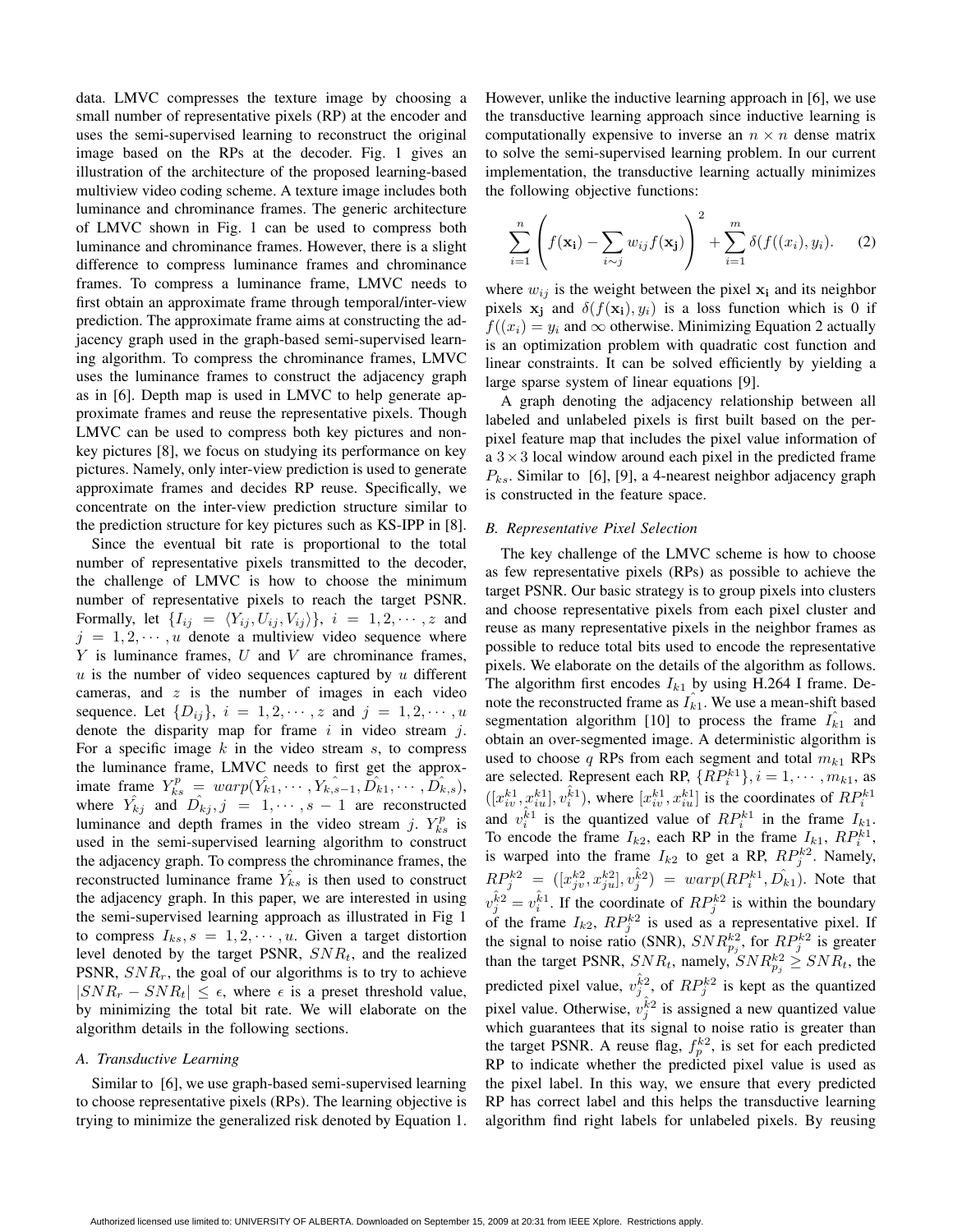the RPs, total  $m_{k2}^p$  RPs can be used as initial RPs to train the semi-supervised learner for the frame  $I_{k2}$ . If the semisupervised learning algorithm cannot learn a good model based on the predicted RPs to make the predicted frame reach the target PSNR, the predicted pixel value of every unlabeled pixel based on the current model is evaluated and pixels in high error areas are identified and clustered. The algorithm then chooses q representative pixels from each cluster and assigns those RPs correct labels which ensure that their signal to noise ratios are greater than the target PSNR. The newly chosen RPs are added into the labeled pixel set and the semi-supervised learner starts to train a new model. The process repeats until the realized PSNR,  $SNR_r$ , is within a threshold,  $\epsilon$ , of the target PSNR,  $SNR_t$ . Finally,  $m_{k2}^n$  new RPs are selected. Therefore, total  $m_{k2} = m_{k2}^p + m_{k2}^n$  RPs are needed to compress the frame  $I_{k2}$ . To encode the frame  $I_{k3}$ ,  $m_{k2}$  RPs in the frame  $I_{k2}$  is first warped to  $m_{k3}^p$  RPs in the frame  $I_{k3}$ . The above process goes on until u frames are all encoded.

## *C. Residual Calculation*



Fig. 2. Neighbor Graph of RPs and Residual Calculation Process

After choosing the right number of representative pixels to reach the target PSNR, residuals need to be computed so that the entropy encoding can achieve a high compression efficiency. Given a frame  $I_{kj}$  and its predicted frame  $P_{kj}$ , the straightforward way to calculate the residual is to directly deduct the corresponding pixel value,  $p_i^{kj}$ , in  $P_{kj}$  from the quantized pixel value of a RP,  $v_i^{\hat{k}j}$ . Namely,  $R_i^{kj} = v_i^{\hat{k}j} - p_i^{kj}$ . However, the method might not be able to obtain good compression performance since the best prediction for each RP might be its neighbor RPs in the frame  $I_{kj}$ . In this section, we propose a neighbor-graph based residual calculation scheme.

Given  $m_{kj}$  RPs and their coordinates and quantized pixel value, our algorithm first constructs a t-nearest neighbor graph based on the Manhattan distance between coordinates of different RPs. Namely, each RP in the graph has at least  $t$ neighbors and its degree is greater than or equal to  $t$ . Fig. 2 shows a 2-nearest neighbor graph. Each RP maintains an ascending order list of its neighbors based on the Manhattan distance and coordinates. The neighbors are first ordered by Manhattan distance. When two neighbors have the same Manhattan distance, the neighbor with smaller coordinates are in front of the one with larger coordinates. Based on the neighbor graph, the algorithm can decide a unique encoding order to calculate the residual of each RP after the first coded RP is determined. Now the RP with the smallest coordinate is first coded. The residual of the first coded RP is always calculated by deducting its corresponding pixel value in the predicted frame  $P_{ki}$ .

The algorithm maintains three set of RPs: coded RP set, *SC*, candidate RP set, *SN*, uncoded RP set, *SU*. *SC* includes the RPs whose residual is already calculated. *SN* includes the RPs from which the next coded RP will be selected. *SU* is composed of RPs whose residuals are not yet computed. For each RP, the algorithm also maintains a variable, f*m*, to indicate from which RP its residual is calculated. For a  $t$ -nearest neighbor graph,  $f_m$  has  $t + 1$  values to indicate  $t + 1$  possible mode.  $f_m = 0$ means that the residual is calculated from the corresponding pixel in the predicted frame  $P_{kj}$ ,  $f_m = 1, \dots, w, \dots, t$  means that the residual is computed from the *w*th-nearest neighbor RP. Once the residual of the first RP is coded, it is added into the set *SC*. Then all its uncoded neighbor RPs are added into the set *SN*. The next coded RP is chosen from the set *SN* and has the property that its shortest Manhattan distance with one of RPs in the set *SC* is smallest among all the RPs in the set *SN*. When two or more RPs have the same shortest Manhattan distance from the RPs in the set *SC*, the RP with the smallest coordinate is chosen to be coded next. The chosen RP calculates its residual with all its neighbor RPs in the coded set *SC* and then selects the residual whose absolute value is the smallest as its final residual and sets  $f_m$  to indicate the neighbor RP that leads to the smallest residual. The process continues until the residuals of all the RPs are calculated or the set *SN* becomes empty. When *SN* is empty, it means that the neighbor graph is disconnected as the case shown in Fig. 2 and then the RP with the smallest coordinate in the uncoded set *SU* is chosen to be the next coded RP. Experiments show that the neighbor graph approach has a better compression efficiency than the straightforward one.

### *D. Entropy Coding*

After calculating the residual for all RPs, the coordinates and residuals of RPs are encoded by using arithmetic coding. Coordinates are coded first. Only coordinates of new RPs in the frame  $\{I_{kj}\}\$ ,  $j=2,\cdots,u$  are coded. The coordinates of RPs in the frame  $I_{k1}$  that are chosen by the deterministic RP selection algorithm need not be coded since the decoder can use the same algorithm to find them. The reuse flag  $f_p$ , the prediction mode  $f_m$ , and the residuals of unreused RPs and new RPs are then coded. Note that the coding order of residuals must follow the same order from which residuals are computed. A zero-order word-based arithmetic coding algorithm [11] is now used in our implementation. The decoding process just follows the inverse steps shown in Fig. 1 and uses similar algorithms to reconstruct the original image.

## IV. EXPERIMENTS

We use the  $624 \times 464$  "Santa Claus" multiview video sequence to study the performance of our schemes. It has 9 views. We evaluate the performance of LMVC on compressing